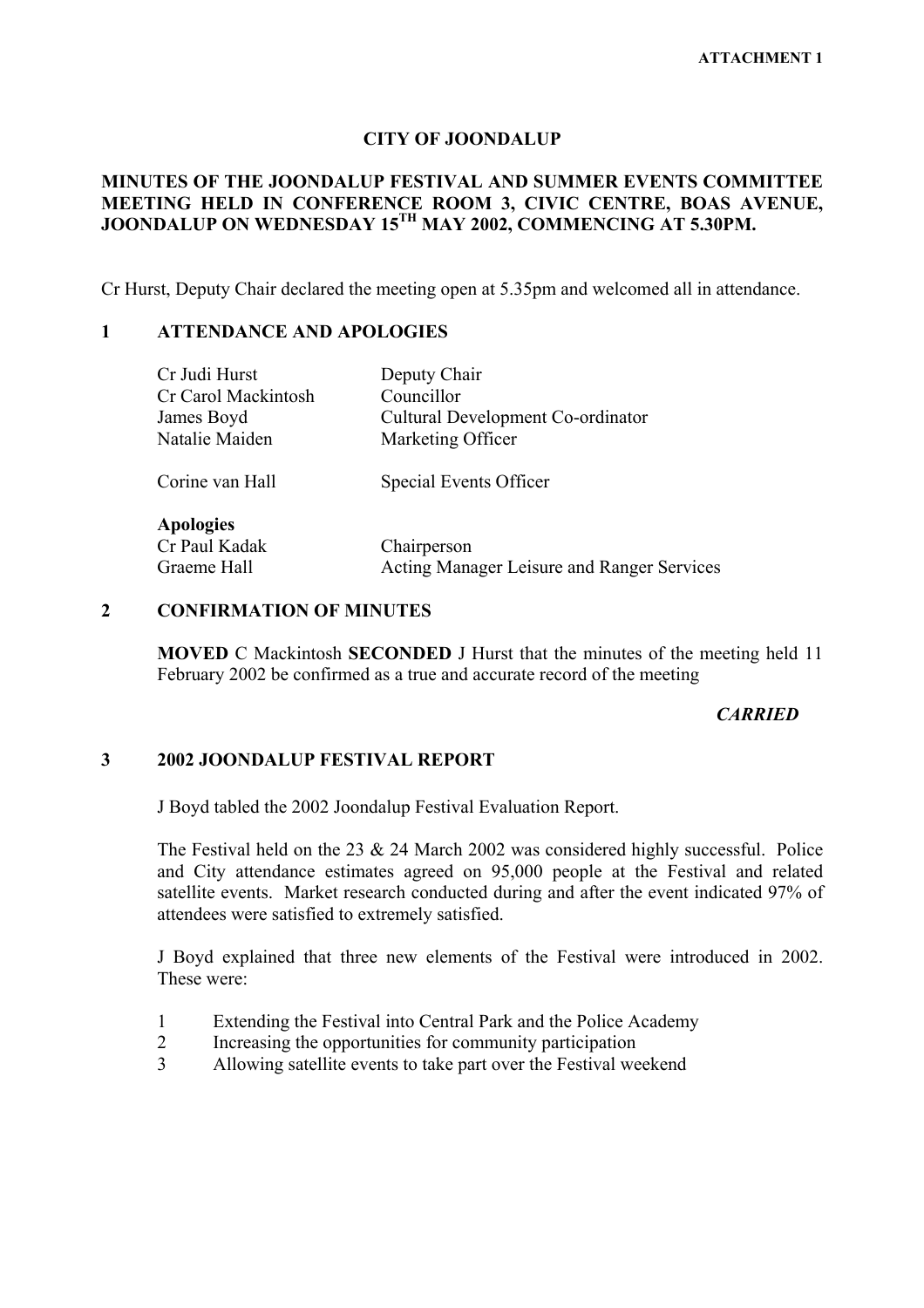The Committee heard that extending the Festival into Central Park was well received, offering new activity spaces to utilise and increasing awareness of the parklands located in the CBD. It was noted that thousands of people followed the blue line between the Police Academy and the CBD.

Participation in the event increased due to the inclusion of innovative community cultural projects such as the Northern Suburbs High School Dance Project. In the project 137 local high school students from 6 schools performed the Festival finale. The total number of participants in the Festival reached 5,163 people.

The number of Satellite Events presented by Festival partners increased from three in 2001 to seven in 2002.

The Committee noted that attendance was slightly down on Saturday, however Sunday increased by 15,000. It was agreed that this was due to the inclusion of the Police Academy Open Day, which attracted 17,000 people. Total attendance at events included in the Summer Events Program reached 136,000, a small increase on 2001.

The Saturday night street parade attracted an estimated 26,000 spectators into the CBD. The parade involved 2,430 participants. There were 44 entries consisting of 16 school groups, 28 community groups and 4 professional floats commissioned by the City. The live commentary worked well with a new stage on Reid Promenade to help spread the crowd.

In summary, J Boyd pointed out that for the City's investment of \$231,947, the Festival secured an additional \$88,400 cash in grants and sponsorship and \$101,632 in in-kind sponsorship. Based on the attendance level of 95,000 the event generated an estimated \$1,539,000 into the City. Therefore for every dollar the City invested into the Festival it returned \$7.45 into the community. This is compared with \$7.14 in 2001. The increase was noted and applauded.

**MOVED** C Hurst **SECONDED** C Macintosh that the 2002 Joondalup Festival Evaluation Report be accepted by the Committee.

# *CARRIED*

Cr Hurst left the meeting at 7.20pm

### **4 GENERAL BUSINESS**

J Boyd concluded that the Festival was now in a good position and had achieved recognition as a high quality event, offering broad cultural participation opportunities. A five-year strategic plan would be development for Council's endorsement.

The dates for the 2003 Joondalup Festival were confirmed as Saturday 22 & Sunday 23 March.